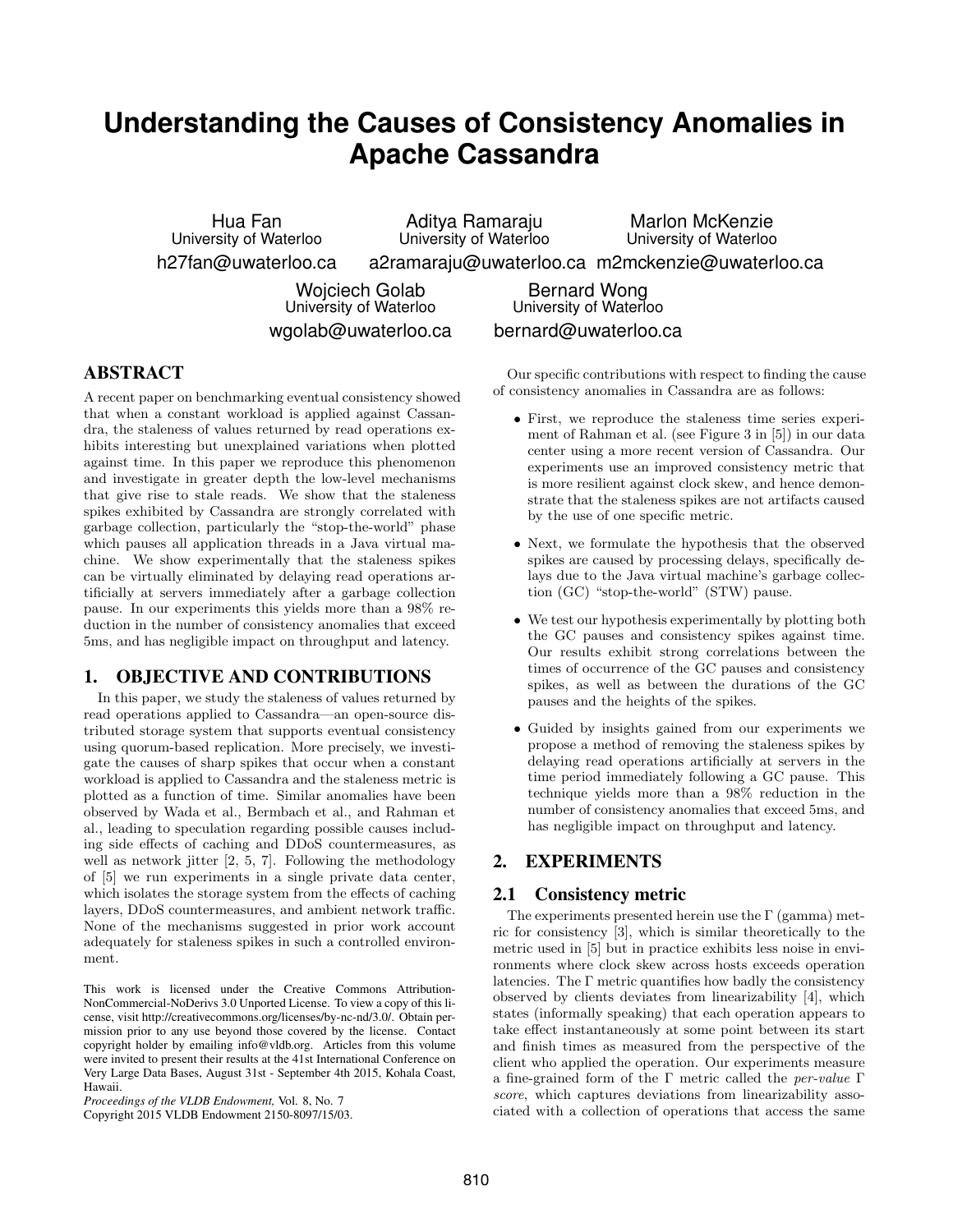key and read or write the same value. Positive Γ scores indicate consistency anomalies, which can be interpreted as stale reads or as write operations that appear to take effect in a non-linearizable order. We plot each Γ score against a point in time, defined relative to the beginning of an experiment, that indicates approximately when the corresponding consistency anomaly occurred. The time values are approximate since anomalies involve the interaction of multiple storage operations that may start and finish at different times.

#### 2.2 Hardware and software environment

We use a private cluster of 11 Intel Xeon E5450 8-core commodity machines with 8GB RAM and 66GB hard disks, connected by Gigabit Ethernet. The hosts use a 64-bit Linux kernel version 2.6.18 and provide Oracle Java 1.7.0u71. Cassandra version 2.0.9 is installed and configured using default parameters except where noted otherwise. We use a modified version of YCSB 0.1.4, similarly to [5], to collect logs of operations from which the consistency metric is computed. One host is used as a coordinator to monitor the experiment and collect logs, five hosts run Cassandra, and up to five other hosts run multi-threaded YCSB clients.

The Oracle HotSpot JVM provides garbage collectors that pause the application threads to evacuate the garbage objects. This pause time is also called "stop-the-world" (STW) time. Even concurrent garbage collectors such as Concurrent Mark Sweep (CMS) include an STW pause in the mark and remark steps. To correlate the inconsistency spikes with GC pause time, we collect the STW start and finish timestamps by parsing the garbage collection logs of the JVMs running Cassandra.

We run the YCSB workload against Cassandra for 120 seconds. Unless specified otherwise, the workload settings are as follows: hotspot distribution with 80% of the load on 20% of the keys, key space size of 500, 32 client threads per YCSB process, and 80%/20% read/write operation mix. We use a skewed distribution to maximize the likelihood of observing consistency anomalies, as in [3, 5]. Cassandra is configured with a replication factor of 3 and consistency level "ONE" is used for both reads and writes, which means that the client waits for only one replica to return an acknowledgment. For each experiment, we present the result of one run, but we repeat the experiment five times to confirm that the pattern observed is reproducible.

#### 2.3 Inconsistency spikes versus STW pause

We reproduce the staleness time series experiment of Rahman et al. (see Figure 3 in [5]) using the  $\Gamma$  metric, and we also plot the time and duration of the GC STW pause as vertical dotted lines in the same graph, shown in Figure 1. The position of these lines on the x-axis indicates the time of an STW pause, and the height of these lines on the y-axis indicates the duration of the pause. Both GC STW pause times and Γ metrics are aggregate results from all hosts. For the sake of clarity STW times less than 5 ms are not plotted. The spike pattern in Figure 1 at around 40 seconds is very similar to Figure 3 in [5] at around 55 seconds.

Informally speaking, the spikes demonstrate a strong correlation with the GC pause. In terms of experiment time the spikes align precisely with the STW pauses indicated by the dotted lines perpendicular to the x-axis. Furthermore, the height of the spikes corresponds closely to the length of the GC pause, which is indicated by the height of the dot-



Figure 1: Time series of Γ score and GC pause time with five YCSB hosts and replication factor three.

ted lines. In other words, nearly all consistency violations happen at a time near a GC STW pause, and most of the observed  $\Gamma$  scores, which quantify the severity of a consistency violation, are less than the duration of the pause.

To explore the internal cause of the inconsistency spikes, we run the experiments with a fixed number of Cassandra hosts but various number of YCSB hosts. In this experiment the replication factor is set to 5 to allow each Cassandra host to hold one replica. Figure 2 shows the results using 2-5 YCSB hosts and 5 Cassandra hosts. As the number of YCSB hosts is varied each YCSB host has similar throughput, and the aggregate throughput is proportional to the number of YCSB hosts. We observe that as the number of YCSB hosts increases the consistency violations become more severe but generally do not exceed the length of the STW pause—an observation we exploit later on in Section 2.4. Furthermore, the number of spikes and the number of positive  $\Gamma$  scores increases more than linearly with the number of YCSB hosts (e.g., compare Figure 2 (a) with  $(c)$ ). Thus, consistency anomalies occur readily as the offered load increases, and may be of concern in practice even when the storage system is operating at less than full throttle.

We propose that the GC STW pause is the cause of the consistency anomalies and the underlying rationale is as follows. Recall that a value returned by a read is stale if that value is not the most recent value that was written to Cassandra, meaning that a subset of the replicas did not receive the last updated value in time for the read to see it. When the JVM of some replica experiences the GC STW pause, all application threads are stopped and that delays the processing of updates at this replica, while the same updates may be applied successfully at other replicas. After application threads resume from STW, any reads from this replica return a stale value until the backlogged updates are applied. Depending on how long it takes to clear the backlog, reads may in theory return values that are stale by more than the duration of the STW pause time at a replica, but we rarely observe this in our experiments.

#### 2.4 Smoothing the inconsistency spikes

In this subsection, we investigate the technique of smoothing out the inconsistency spikes by delaying reads artificially during a short interval of time following a GC STW pause, which we call the *delay period*. The delay period begins as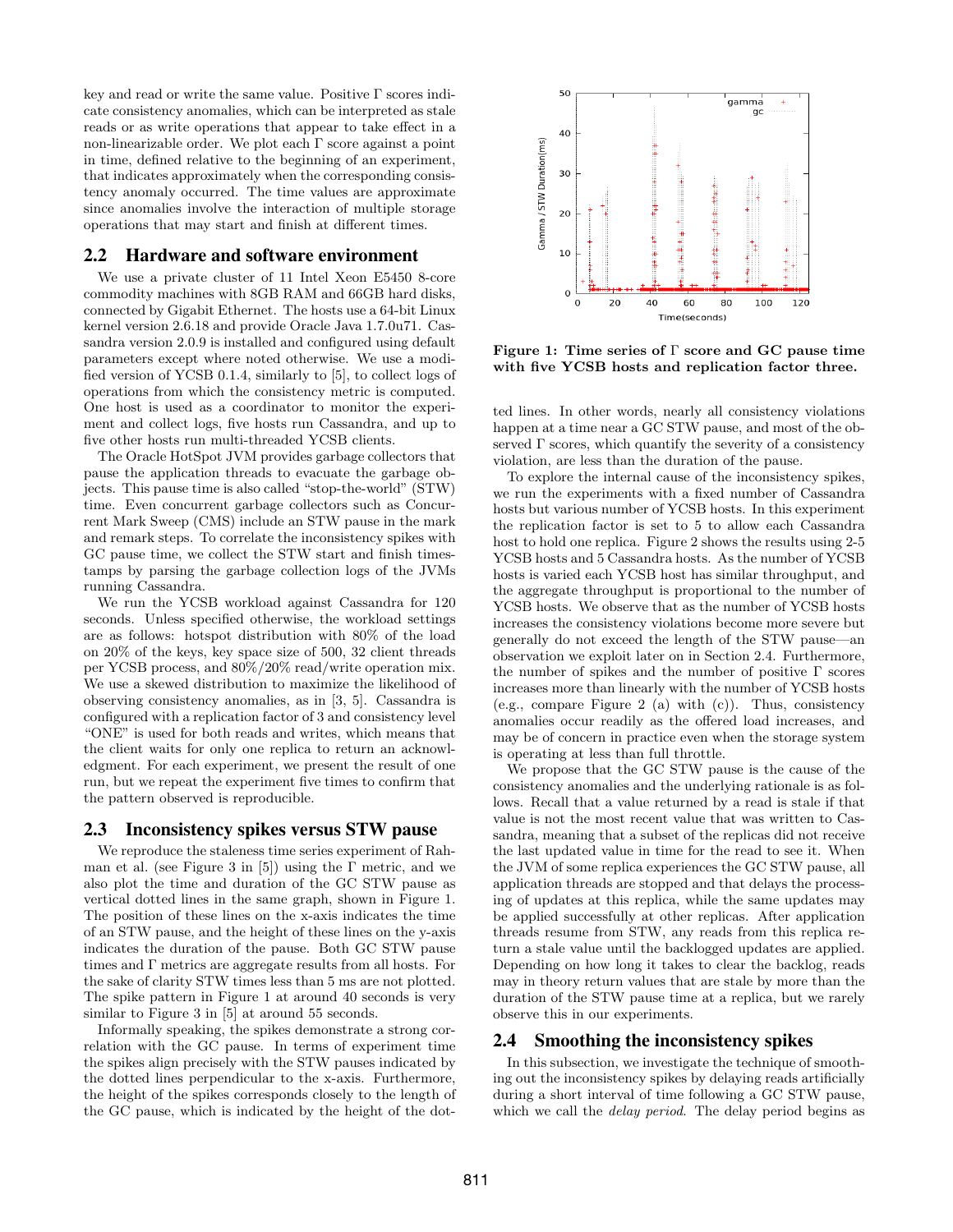

Figure 2: Time series of  $\Gamma$  score and GC pause time with replication factor five.

soon as the GC STW pause is detected, and lasts for a duration that depends on the method used to detect the pause. Operation delays are governed by the following policy: inside the delay period read operations are stalled until the delay period is finished, whereas write operations follow the usual execution path; outside the delay period reads and writes both follow the usual execution path.

We experimented with two concurrent garbage collectors: ConcurrentMarkSweep (CMS), the default GC, and Garbage First (G1), a newer GC provided by the HotSpot JVM. The results for both garbage collectors are similar, and so we only present the results for CMS.

We use two mechanisms to detect the GC STW pause: GC-notification and Free-heapsize. Since Java 7 update 4, an API called GarbageCollectionNotificationInfo is available for receiving notifications from the GarbageCollector-MXBean. It can provide the start time and duration of the GC, which we use to define the delay period. Once a GC occurs, the delay period is activated in the notification handler for the GC duration specified by the management bean. We refer to this method as GC-notification. The Free-heapsize method instead traces free heap size in the read operation routine. Once a large free heap size increase  $(\geq 100MB)$  in our setting) is detected, we consider it a sign of garbage collection occurring. In that case the delay period is activated for a fixed period of 50ms—an empirically determined upper bound on the length of the STW pause in our experiments. As noted earlier in Section 2.3 the length of the STW pause is, in turn, an approximate upper bound on the  $\Gamma$  scores observed during inconsistency spikes.

Figure 3 (a) shows the result of using the GC-notification method with a replication factor of five and five YCSB hosts. In terms of the number of positive  $\Gamma$  scores and the height of the spikes, the consistency anomalies are less severe than in Figure 2 (d), which uses the same system and workload parameters. But there are still three spikes in excess of 20ms in height. Thus, the smoothing is incomplete, possibly because the GarbageCollection notification handler is not guaranteed to execute in a timely fashion. In other words, the execution of the notification handler that activates the delay period may lag behind the end of the STW pause.

Figure 3 (b) shows the results using the Free-heapsize method. We find that the spikes are nearly removed and 98.5% Γ scores more than 5ms are also removed. With the exception of one  $\Gamma$  score of around 6ms at the beginning of the experiment, and one Γ score of around 15ms at the 108th second, all the remaining points are under 5ms.

Table 1 shows the throughput and read latency influence of the artificial read delays. GC notification has no significant drop in throughput, 1% increase in average read latency, no significant increase in max read latency, and 0.6ms increase in 95%-ile read latency. Free heapsize has no significant drop in throughput, 1.6% increase in average read latency, no significant increase in max read latency, and 0.8ms increase in 95%-ile read latency. Thus, our results show that the spikes can be virtually eliminated with very little overhead in terms of throughput and latency.

In future work we plan to explore the following ideas:

• Combination of GC-notification and Free-heapsize. In hosts with larger main memories, the GC pause time